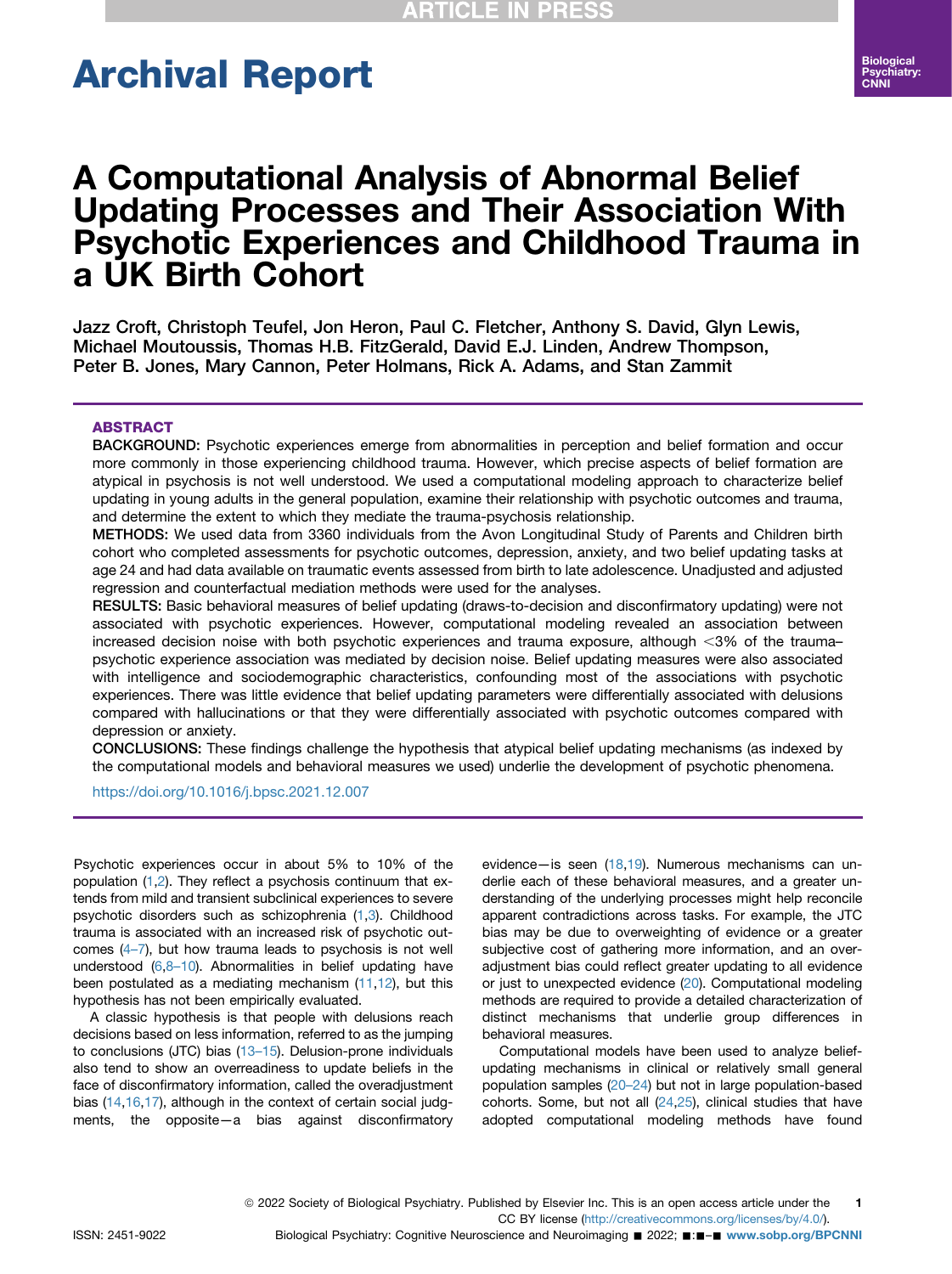## **RTICLE IN PR**

#### Belief Updating, Trauma, and Psychotic Experiences

overweighting of disconfirmatory evidence in people with psychosis [\(22\)](#page-8-17), leading to belief instability [\(20\)](#page-8-14) and greater inconsistency in decision making [\(23](#page-8-18)). While important, clinical case-control studies are particularly vulnerable to biases in estimating causal effects owing to reverse causation and confounding by factors such as IQ [\(26\)](#page-8-19) or socioeconomic differences ([21](#page-8-20)). Furthermore, it is unclear whether abnormal belief updating mechanisms are specific to psychosis, given that similar abnormalities have been reported in people with depression [\(20\)](#page-8-14). Finally, atypical belief updating has been hypothesized as a mediating mechanism by which trauma exposure leads to psychotic symptoms, with trauma triggering the neurophysiological changes that underpin atypical cognitive processes ([12](#page-8-7),[27](#page-8-21)[,28\)](#page-8-22). To date, however, no study has empirically examined this hypothesis.

Here, we used computational models to characterize distinct components of belief updating in adulthood and examined their association with trauma experienced from early childhood onward and psychotic experiences experienced in adulthood in a large population-based cohort. Our aims were to assess 1) whether specific components of abnormal belief updating are associated with trauma and psychotic experiences independently of cognitive, social, or genetic confounders; 2) whether associations are stronger for delusions than for hallucinations, as previously hypothesized ([12](#page-8-7),[27](#page-8-21)), and whether they are specific to psychotic experiences rather than psychopathology more broadly; and 3) the extent to which abnormal belief updating might mediate the association between childhood trauma and psychotic experiences.

#### METHODS AND MATERIALS

#### Sample

We used data from the Avon Longitudinal Study of Parents and Children (ALSPAC) (see [http://www.bristol.ac.uk/alspac/](http://www.bristol.ac.uk/alspac/researchers/our-data/) [researchers/our-data/](http://www.bristol.ac.uk/alspac/researchers/our-data/) for a fully searchable data dictionary). Women residents in Avon, United Kingdom, with expected delivery dates between April 1, 1991, and December 31, 1992, were invited to take part in the study. Initially, 14,541 pregnancies were enrolled, resulting in 14,676 fetuses, 14,062 live births, and 13,988 alive children at 1 year of age [\(29](#page-8-23)–31). Ethical approval was obtained from the ALSPAC Ethics and Law Committee and the local research ethics committees. Our sample entailed 3360 participants with complete data on the draws-to-decision (DTD) task, mental health outcomes, and confounders, and 3369 participants for the probability estimation task ([Figure S1](#page-9-0)).

#### **Measures**

Psychotic Experiences. Psychotic experiences were assessed at approximately age 24 years using the Psychosislike Symptoms Semi-structured Interview  $(2,32)$  $(2,32)$ , which follows the definitions and rating rules of the Schedule for Clinical Assessment in Neuropsychiatry. Interviewers assessed the presence of 13 psychotic experiences (including hallucinations, delusions, and experiences of thought interference). Our primary outcome was the presence of suspected or definite psychotic experiences occurring at least monthly or reported

as being distressing in the past year. As secondary outcomes we also examined 1) the subset meeting criteria for an at-risk mental state or psychotic disorder [\(2](#page-8-1)[,32\)](#page-8-24), 2) hallucinations and delusions separately, and 3) an ordinal measure of number of experiences as a measure of severity  $(0, 1, 2, 3+)$ . See the [Supplement](#page-9-0) for more details on this and other measures.

**Anxiety and Depression.** Anxiety (generalized anxiety disorder, panic disorder, social phobia, and specific phobias) and depression (moderate or severe depressive disorder) were assessed at age 24 years using the revised Clinical Interview Schedule, allowing derivation of ICD-10 diagnoses ([33](#page-8-25)).

Childhood/Adolescent Trauma. A measure of exposure to trauma was derived from multiple assessments completed contemporaneously by the child or their parents from early childhood onward and one assessment at age 22 to supplement information on childhood sexual abuse. The number of types of trauma exposure (bullying; sexual, physical, or emotional abuse; emotional neglect) between ages 0 and 17 years  $(0, 1, 2, 3+)$  was used to index the dose of trauma exposure [\(5\)](#page-8-26). For further details, see the [Supplement.](#page-9-0)

Belief Updating Tasks. Participants completed two computerized tasks approximately at age 24, which were presented using custom-written MATLAB code (R2015a; The MathWorks, Inc.) with the Psychophysics Toolbox [\(34](#page-8-27)) and REDCap [\(35\)](#page-8-28). To analyze performance in both tasks (DTD task and probability estimation task), we used basic behavioral measures and parameters derived from computational models.

In the literature, the DTD task is a standard means of assessing the JTC bias: participants request up to 10 beads, drawn with replacement, from one of two (hidden) jars, each with an 80:20 ratio of different colored beads, to decide from which of the two jars the beads were drawn. Participants completed five blocks of this task.

In line with previous literature, we derived two behavioral indices from participants' performance: the average number of beads drawn before a decision was reached across the five blocks (labeled DTD) and the JTC bias [\(13,](#page-8-8)[15\)](#page-8-29), defined as an average DTD of two beads or fewer across the five blocks.

We also used a costed Bayesian model to derive two computational parameters underlying task performance [\(23,](#page-8-18)[25](#page-8-16)): 1) cost of sampling, the subjective cost of requesting further information, with increasing cost leading to fewer draws, and 2) decision noise, the consistency of participants' behavior given the sequences they saw and their cost of sampling. The role that these parameters play in the model is detailed in the [Supplement.](#page-9-0) Briefly, the model assumes that subjects update their beliefs about the jars in a Bayes optimal fashion, which means that the point when they decide which jar is the source (DTD) is determined by their subjective cost of sampling more beads (itself defined relative to the subjective cost of being wrong) and inherent noisiness in their decision making.

For the probability estimation task, participants were presented with the same jars of beads as in the DTD task but were required to rate the probability, on a sliding scale, that each bead presented in a sequence of 30 beads was drawn from one jar or the other. Participants were informed that the jar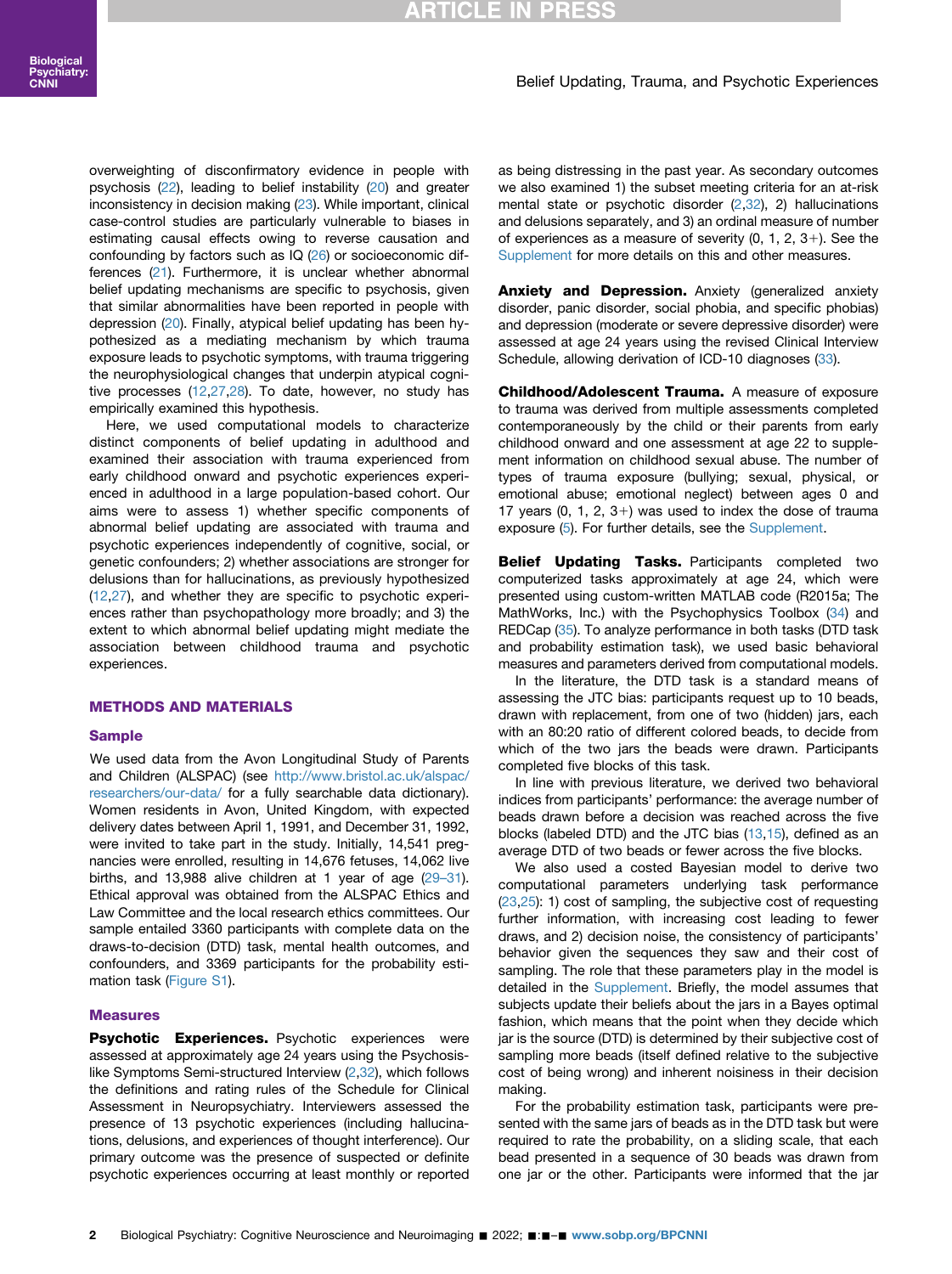## **RTICLE IN PRESS**

from which the beads were drawn might change during the task. For all participants, this change happened after the 15th bead.

A basic behavioral measure of disconfirmatory or contrary updating ([20](#page-8-14)[,36\)](#page-8-30) (overadjustment bias) was derived from the data, calculated as the size of belief updating after seeing a bead of a different color from the previous two or more identically colored beads (e.g., a blue bead after two or more red beads).

Moreover, the richer data generated by the probability estimation task permitted the use of a more complex model, the retrospective inference hidden Markov model [\(Figure S2](#page-9-0))  $(37)$  $(37)$  $(37)$ , to derive five parameters: 1) reversal probability,  $r$  (participants' subjective probability that the jars switch on a given trial); 2) adjustment rate, a (the extent to which subjects' estimates of jar probabilities are adjusted after drawing a bead, similar to a learning rate); 3) confidence in  $r$  (a Dirichlet parameter determining subjects' willingness to update their initial estimate of reversal probability during the task); 4) window length, L (the number of previous trials used to reestimate the reversal probability online); and 5) response noise,  $1/v$  (the consistency of the subjects' reported estimates with their models' predictions). This treats the task as not just an inference problem (inferring which jar is most likely on each trial) but also a parameter learning problem (learning whether changes in jars were more or less likely than the subject originally anticipated).

For both tasks, parameters with non-normal distributions were transformed or collapsed into categorical measures when examining these as outcomes. Sensitivity analyses for collapsed variables were conducted using different cutoffs. See the [Supplement](#page-9-0) for more details on tasks and parameters and [Table S1](#page-9-0) for correlations between them.

**Confounders.** Based on previous literature, we examined the following potential confounders: 1) cognitive functioning (IQ, working memory, and executive functioning at age 8 years), 2) socioeconomic status (maternal education, average household income, social class, crowding index) measured around birth, and 3) polygenic risk for schizophrenia ([38](#page-8-32)) (see the [Supplement](#page-9-0) for details).

#### Statistical Analysis

Data analysis was completed in STATA version 15.2 (Stata-Corp LLC). We used logistic, ordinal, multinomial, and linear regression to estimate effect sizes (odds ratios [ORs] or beta coefficients), 95% confidence intervals (95% CIs), and Wald test two-sided  $p$  values before and after adjusting for confounding. Nonlinear effects of exposures were examined by adding quadratic terms to the models. We used multivariate probit modeling to jointly model separate outcomes. Counterfactual mediation analysis was used to examine the extent to which belief updating (age 24) mediated the association between trauma (ages 0–17) and psychotic experiences (age 24), using the PARAMED command. While the cross-sectional mediator and outcome data makes it difficult to make inferences about causality, we interpret the output from this analysis as reflecting the potential size of a mediated effect were causal assumptions met.

Consistent with the approach recommended by Sterne et al. [\(39,](#page-9-1)[40\)](#page-9-2), and as is increasingly common practice in epidemiology, we avoided using an arbitrary cutoff to define significance and considered  $p$  values to reflect the strength of evidence for each finding. We therefore also avoided correction for multiple testing but interpreted the strength of evidence for the associations we observed in light of the number of tests, the findings from our sensitivity analyses, and the limitations in the study design.

#### Multiple Imputation

To increase efficiency and minimize selection bias, we used multivariate imputation to impute trauma and confounder missing data up to the sample size with complete task and psychotic experience data (DTD,  $n = 3360$ ; probability estimation,  $n = 3369$ ). We used the ice command in STATA, carrying out 10 cycles of regression and creating 50 imputed datasets using 24 auxiliary variables related to outcomes and covariates and to missingness to make the missing-at-random assumption more plausible. Estimates in each imputed dataset were averaged following Rubin's rules, accounting for uncertainty in the imputations and estimates ([41\)](#page-9-3). Analyses using imputed data are reported as the main results, with completecase results presented in the [Supplement](#page-9-0).

#### RESULTS

#### **Participants**

Compared with the excluded sample, the included participants were more likely to be female and have higher IQ and were less likely to be from a lower socioeconomic position, have childhood trauma, or have high genetic risk for schizophrenia [\(Table 1\)](#page-3-0).

#### Confounders and Belief Updating

Lower cognitive ability, female sex, and markers of lower socioeconomic status were, in the main, associated with more atypical belief updating (lower average DTD and greater disconfirmatory updating), reversal probability, and greater noise in the DTD and probability estimation tasks ([Table 2\)](#page-3-1). Increased genetic risk for schizophrenia was associated with greater reversal probability  $(r)$  and lower confidence in  $r$  in the probability estimation task.

#### DTD Task and Psychotic Experiences

Overall, 125 participants (3.9%) had past-year frequent or distressing psychotic experiences at age 24. Individuals with greater average DTD had a reduced odds of psychotic experiences, although there was little evidence of this association after adjusting for confounding (OR $_{\text{adi}}$  = 0.93, 95% CI = 0.84 to 1.04,  $p = .226$ ) ([Table 3\)](#page-4-0).

Results from the computational model, however, indicated that those with greater decision noise had an increased likelihood of frequent or distressing psychotic experiences ( $p <$ .001) [\(Figure 1\)](#page-4-1), and this persisted after adjusting for confounders ( $p_{\text{adj}}$  = .006). Adjusting for IQ, income, maternal education, and trauma had the strongest effect on attenuating this and other associations with psychotic outcomes. Cost of sampling was not associated with psychotic experiences.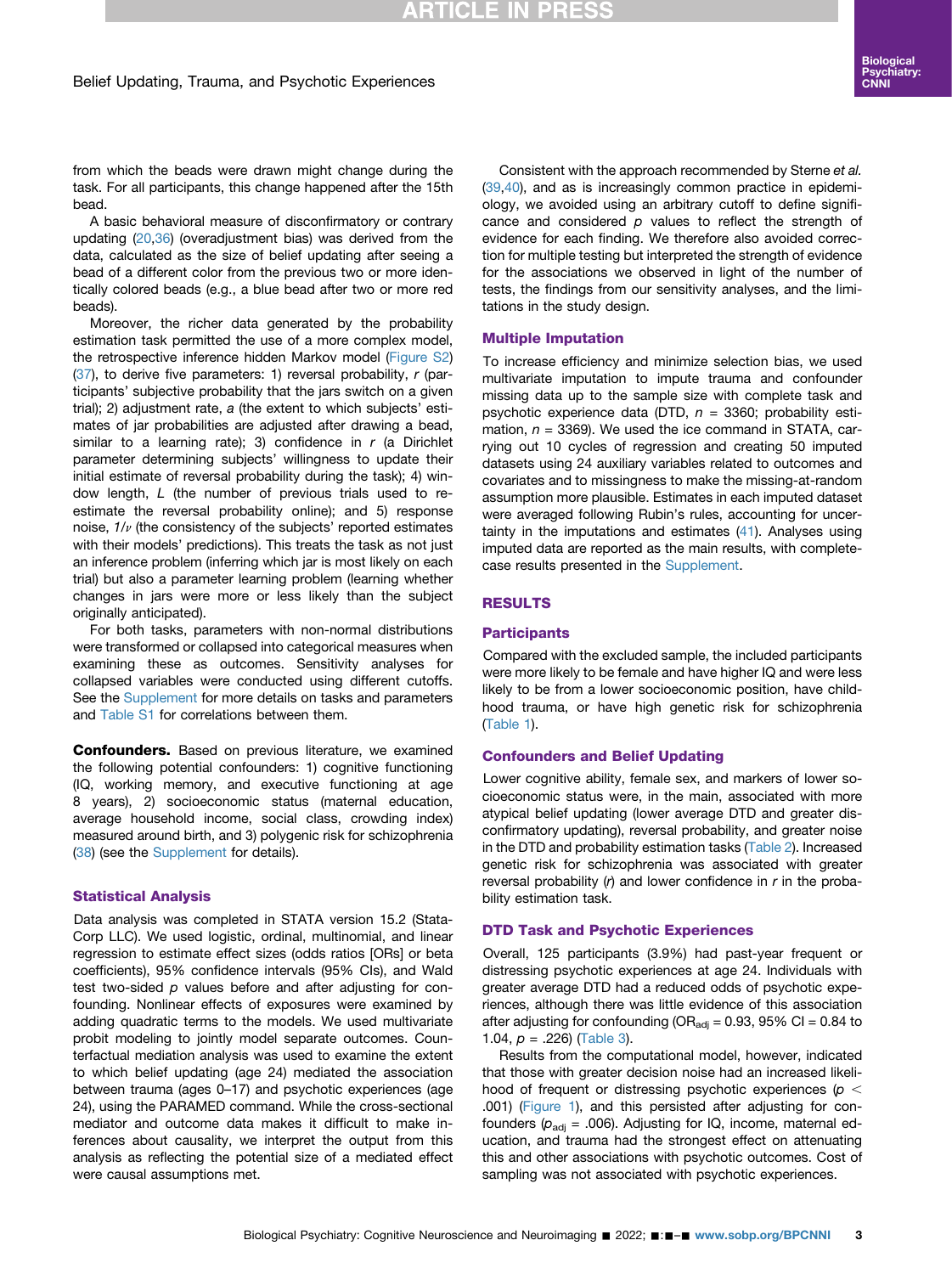## **TICLE** :

#### Belief Updating, Trauma, and Psychotic Experiences

#### <span id="page-3-0"></span>T[a](#page-3-2)[b](#page-3-3)le 1. Sample Characteristics of Participants Included in the Analytic Sample<sup>a,b</sup>

| Participant Characteristic                | Included $(n = 3360)$ , n $(%)$ | Excluded $(n = 10.819)$ , $n$ (%) | Odds Ratio (95% CI) | p Value |
|-------------------------------------------|---------------------------------|-----------------------------------|---------------------|---------|
| Female Sex                                | 2101 (63%)                      | 4805 (44%)                        | $2.09(1.92 - 2.26)$ | < .001  |
| Low Income $\epsilon$                     | 377 (13%)                       | 1693 (24%)                        | $0.48(0.43 - 0.55)$ | < .001  |
| Low Maternal Education <sup>d</sup>       | 516 (17%)                       | 3207 (35%)                        | $0.38(0.34 - 0.42)$ | < .001  |
| Low $IQe$                                 | 350 (13%)                       | 1075 (24%)                        | $0.46(0.40 - 0.52)$ | < .001  |
| Family History of Mental Health Diagnoses | 523 (17%)                       | 1875 (19%)                        | $0.85(0.76 - 0.95)$ | .003    |
| Childhood Trauma <sup>e</sup>             | 626 (21%)                       | 2064 (28%)                        | $0.70(0.64 - 0.78)$ | < 0.001 |
| High SCZ Genetic Risk                     | 415 (18%)                       | 1087 (21%)                        | $0.83(0.73 - 0.94)$ | .004    |

DTD, draws-to-decision; SCZ, schizophrenia.

<span id="page-3-2"></span><sup>a</sup>Based on observed data on DTD task and psychotic experiences.

<span id="page-3-3"></span><sup>b</sup>The denominators vary for each measure due to missing data.

<span id="page-3-4"></span>c Bottom quintile average household income at birth.

<span id="page-3-5"></span><sup>d</sup><O-level.<br><sup>e</sup>Childhoog

<span id="page-3-6"></span>eChildhood trauma reported 0-5 years of age.

<span id="page-3-7"></span>Top quintile; note that characteristics have been dichotomized for descriptive purposes only, with nondichotomized variables used in the analyses.

#### Probability Estimation Task and Psychotic **Experiences**

There was no evidence to support an association between updating to disconfirmatory evidence and psychotic experiences (OR<sub>adj</sub> = 1.04, 95% CI = 0.94 to 1.15,  $p = .435$ ) ([Table 3\)](#page-4-0).

When examining the parameters derived using computational modeling, those with greater response noise were more likely to have psychotic experiences (OR =  $1.23$ , 95% CI =  $1.04$ to 1.45,  $p = .015$ ) [\(Figure 1](#page-4-1)), but there was no evidence of association after adjusting for confounders ( $OR_{\text{adj}} = 1.12$ , 95% CI = 0.94 to 1.33,  $p = .192$ ). None of the other computational parameters were associated with psychotic experiences.

#### Exposure to Trauma and Abnormal Belief Updating Processes

In total, 66.5% of the imputed sample reported exposure to at least one type of trauma, and 23.7% were exposed to three or more types of trauma between 0 and 17 years of age. There was strong evidence of associations between trauma and a lower average DTD (Beta<sub>adj</sub> = -0.07, 95% CI = -0.12 to  $-0.02$ ,  $p = .007$ ) [\(Table 4\)](#page-5-0), greater decision noise in the DTD task (OR<sub>adj</sub> = 1.16, 95% CI = 1.04 to 1.29,  $p = .007$ ) ([Figure 2\)](#page-5-1), and greater response noise in the probability estimation task (Beta<sub>adi</sub> = 0.05, 95% CI = 0.02 to 0.08,  $p = .005$ ) ([Figure 2\)](#page-5-1). There was no evidence of association between trauma and the other computational parameters.

#### <span id="page-3-1"></span>Table 2. Distribution of Performance Parameters (Mean or %) in Relation to Confounders

| <b>Belief Updating</b>       | Female  |         | Low Income <sup>o</sup> |        | Low Maternal<br>Education <sup>c</sup> |         | Low $IQ^d$ |         | High SCZ PRS <sup>e</sup> |        |         |         |         |         |      |
|------------------------------|---------|---------|-------------------------|--------|----------------------------------------|---------|------------|---------|---------------------------|--------|---------|---------|---------|---------|------|
| Indices <sup>a</sup>         | Yes     | No      | D                       | Yes    | No                                     | p       | Yes        | No      | р                         | Yes    | No      | p       | Yes     | No      | р    |
| Average DTD                  | 4.7     | 5.0     | < 0.001                 | 4.7    | 4.9                                    | < 0.001 | 4.7        | 4.9     | < 0.001                   | 4.5    | 4.9     | < 0.001 | 4.9     | 4.8     | .129 |
| Cost of Sampling             | 0.25    | 0.08    | .002                    | 0.25   | 0.17                                   | .535    | 0.21       | 0.19    | .582                      | 0.11   | 0.21    | .011    | 0.17    | 0.20    | .321 |
| Decision Noise               | $-0.05$ | $-0.11$ | .164                    | 0.03   | $-0.10$                                | < 0.001 | 0.10       | $-0.11$ | < 0.001                   | 0.28   | $-0.17$ | < 0.001 | $-0.06$ | $-0.07$ | .565 |
| <b>Contrary Updating</b>     | 1.81    | 1.60    | < 0.001                 | 1.9    | 1.7                                    | < 0.001 | 1.97       | 1.7     | < 0.001                   | 2.38   | 1.55    | < 0.001 | 1.81    | 1.71    | .264 |
| Reversal Probability         | 0.27    | 0.25    | .001                    | 0.28   | 0.26                                   | .014    | 0.28       | 0.26    | .008                      | 0.31   | 0.25    | < 0.001 | 0.28    | 0.26    | .001 |
| <b>Adjustment Rate</b>       | 0.65    | 0.65    | .052                    | 0.65   | 0.65                                   | .204    | 0.65       | 0.65    | .392                      | 0.66   | 0.64    | < .001  | 0.65    | 0.65    | .780 |
| Low Confidence               | 45.7%   | 48.1%   | .102                    | 46.0%  | 46.7%                                  | .727    | 47.3%      | 46.5%   | .462                      | 46.0%  | 46.8%   | .513    | 49.6%   | 45.9%   | .031 |
| High Confidence <sup>g</sup> | 31.8%   | 32.5%   |                         | 31.8%  | 32.1%                                  |         | 33.6%      | 31.7%   |                           | 32.8%  | 31.9%   |         | 28.1%   | 33.0%   |      |
| Inference Length             | 6.9     | 6.40    | .017                    | 6.8    | 6.7                                    | .712    | 6.7        | 6.7     | .715                      | 6.7    | 6.7     | .952    | 6.6     | 0.67    | .821 |
| Response Noise               | $-3.0$  | $-2.89$ | < 0.001                 | $-2.9$ | $-3.0$                                 | < 0.001 | $-2.8$     | $-3.0$  | < 0.001                   | $-2.7$ | $-3.1$  | < 0.001 | $-3.0$  | $-3.0$  | .861 |

<span id="page-3-8"></span>DTD, draws-to-decision; GCSE, General Certificate of Secondary Education; PRS, polygenic risk score; SCZ, schizophrenia. <sup>a</sup>

<span id="page-3-9"></span>a Average DTD and contrary updating are behavioral measures; all others are computational.

b Bottom quintile of average parental income.

<span id="page-3-10"></span>c No GCSEs.

<span id="page-3-11"></span><sup>d</sup>Bottom quintile.

<span id="page-3-12"></span>e Top quintile.

<span id="page-3-13"></span>f Bottom tertile vs. middle.

<span id="page-3-14"></span><sup>g</sup>Top tertile vs. middle. Sample based on imputed estimates. p values based on analyses using continuous/ordinal measures of confounders where available rather than binary ones. Note that characteristics have been dichotomized for descriptive purposes only, with nondichotomized variables used in the analyses.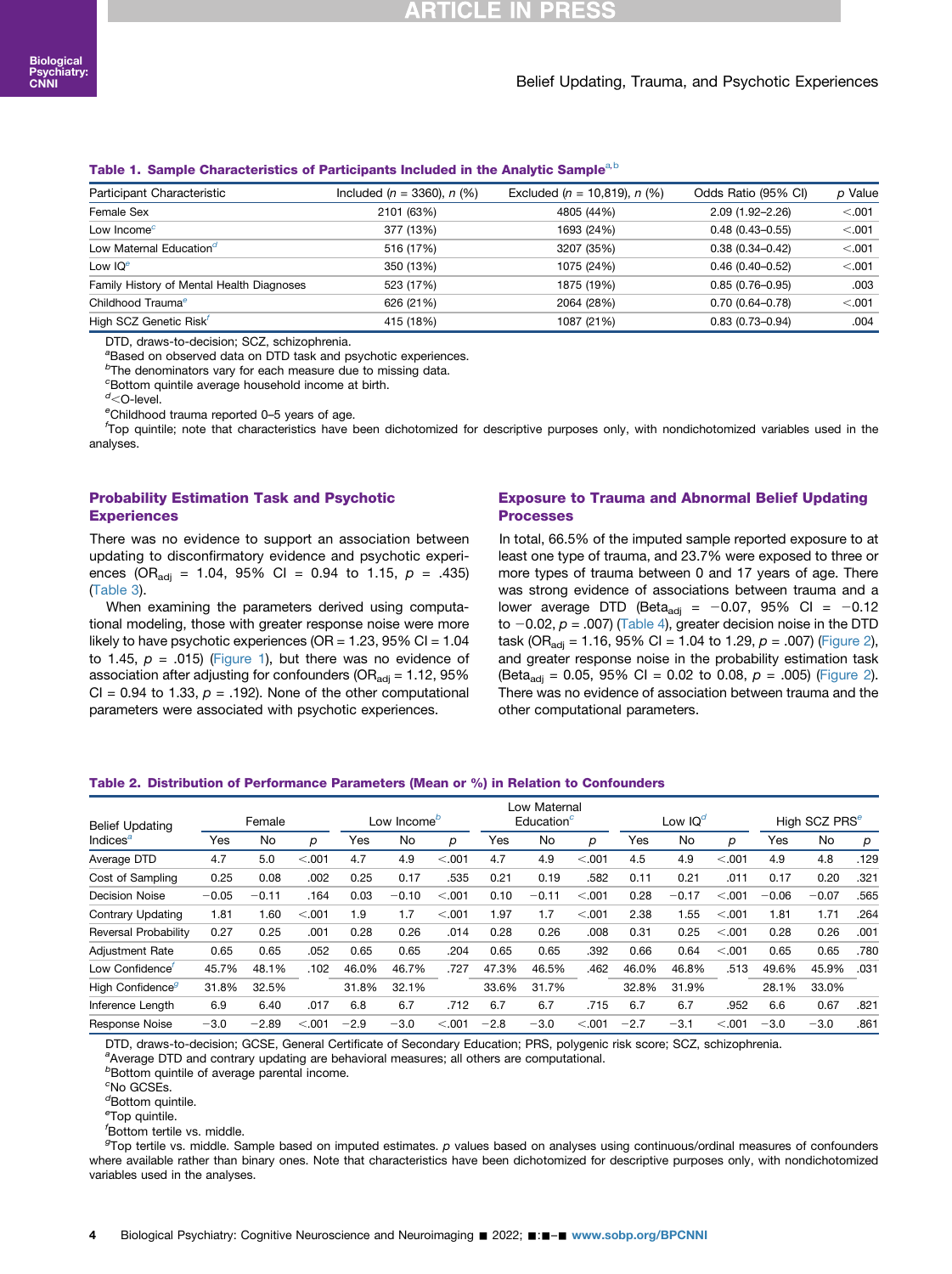## **CLE**

#### Belief Updating, Trauma, and Psychotic Experiences

#### <span id="page-4-0"></span>T[a](#page-4-2)ble 3. Belief-Updating Parameters and Frequent or Distressing PEs at Age 24 Years<sup>a</sup>

|                                      | Unadjusted          |        | Adjusted <sup>c</sup> |      |  |
|--------------------------------------|---------------------|--------|-----------------------|------|--|
| Belief Updating Indices <sup>b</sup> | OR (95% CI)         | р      | OR (95% CI)           | р    |  |
| DTD Task                             |                     |        |                       |      |  |
| Average DTD                          | $0.89(0.80 - 0.99)$ | .031   | $0.93(0.84 - 1.04)$   | .226 |  |
| Cost of sampling                     | $0.95(0.86 - 1.06)$ | .384   | $0.96(0.86 - 1.07)$   | .467 |  |
| Decision noise-linear                | $1.11(0.99 - 1.24)$ | < .001 | $1.05(0.94 - 1.18)$   | .006 |  |
| Decision noise-quadratic             | $1.09(1.04 - 1.14)$ |        | $1.08(1.03 - 1.14)$   |      |  |
| Probability Estimation Task          |                     |        |                       |      |  |
| Contrary updating                    | $1.08(0.99 - 1.18)$ | .075   | $1.04(0.94 - 1.15)$   | .435 |  |
| Reversal probability                 | 1.99 (0.78-5.07)    | .150   | $1.62(0.61 - 4.32)$   | .336 |  |
| Adjustment rate                      | 1.43 (0.16-12.88)   | .751   | $1.05(0.11 - 9.72)$   | .965 |  |
| Low confidence                       | $1.13(0.71 - 1.78)$ | .610   | $1.11(0.70 - 1.77)$   | .657 |  |
| High confidence                      | $1.16(0.72 - 1.89)$ | .538   | $1.13(0.69 - 1.85)$   | .618 |  |
| Inference length                     | $1.03(0.93 - 1.14)$ | .565   | $1.02(0.92 - 1.14)$   | .663 |  |
| Response noise                       | $1.23(1.04 - 1.45)$ | .015   | $1.12(0.94 - 1.33)$   | .192 |  |

DTD, draws-to-decision; PE, psychotic experience.

<span id="page-4-2"></span><sup>a</sup>lmputed sample (n = 3360 for the DTD task, n = 3244 for response noise, n = 3369 for rest of the probability estimation task).

<span id="page-4-3"></span> $b$ Average DTD and contrary updating are behavioral measures; all others are computational.

<span id="page-4-4"></span>c Adjusted for working memory, IQ, executive functioning, sex, social class, crowded living conditions, income, trauma, and genetic risk for schizophrenia.

#### Mediation Analysis

Because decision noise in the DTD task was associated with both trauma and psychotic experiences, we examined the extent to which this mediated the association between trauma and psychotic experiences. Exposure to three or more types of trauma was associated with a 3.6-fold increase in odds of psychotic experiences at age 24 (OR<sub>adj</sub>; 95% CI = 2.43 to 5.58). However, there was little evidence to suggest that the association between exposure to trauma and psychotic experiences was mediated by decision noise on the DTD task (natural indirect effect:  $OR_{\text{adj}} = 1.03$ , 95% CI = 0.99 to 1.07, percent mediated 2.2%) [\(Table S2\)](#page-9-0).

#### Psychotic Disorder

A total of 71 participants (2.1%) met criteria for a psychotic disorder or at-risk mental state at age 24. There was weak evidence of association with average DTD (OR $_{\text{adj}}$  = 0.86, 95% CI = 0.74 to 1.00,  $p = .057$ ), while the association with DTD decision noise ( $p_{\text{adj}}$  = .008) was strong [\(Table S3](#page-9-0)). There was strong evidence of association between trauma and psychotic disorder (OR<sub>adj</sub> = 3.62, 95% CI = 2.10 to 6.22,  $p < .001$ ), although DTD decision noise mediated only a small proportion of this effect (natural indirect effect:  $OR_{\text{adj}} = 1.03$ , 95% CI = 0.98 to 1.08, percent mediated 2.5%).

#### Psychopathology Symptom Specificity

Overall, 59 participants (1.7%) had delusions, 89 (2.6%) had hallucinations (20 [0.6%] reported both symptoms), 246 (7.2%) had moderate to severe depressive disorder, and 325 (9.5%) had an anxiety disorder. There was little evidence that any of the belief updating measures were more strongly associated with delusions than hallucinations or vice versa ([Table S4\)](#page-9-0).

<span id="page-4-1"></span>

Figure 1. Probability density distributions (top panels) and individual counts with boxplot (bottom panels) of the parameter estimates for decision noise (in the draws-to-decision task) and response noise and reversal probability (in the probability estimation task) shown for participants with (red) and without (blue) psychotic experiences (PEs). The evidence for an association between these parameters and PEs was robust only for decision noise. There was no evidence for an association with response noise after adjusting, and reversal probability showed an association only when treated as a binary measure in the sensitivity analyses.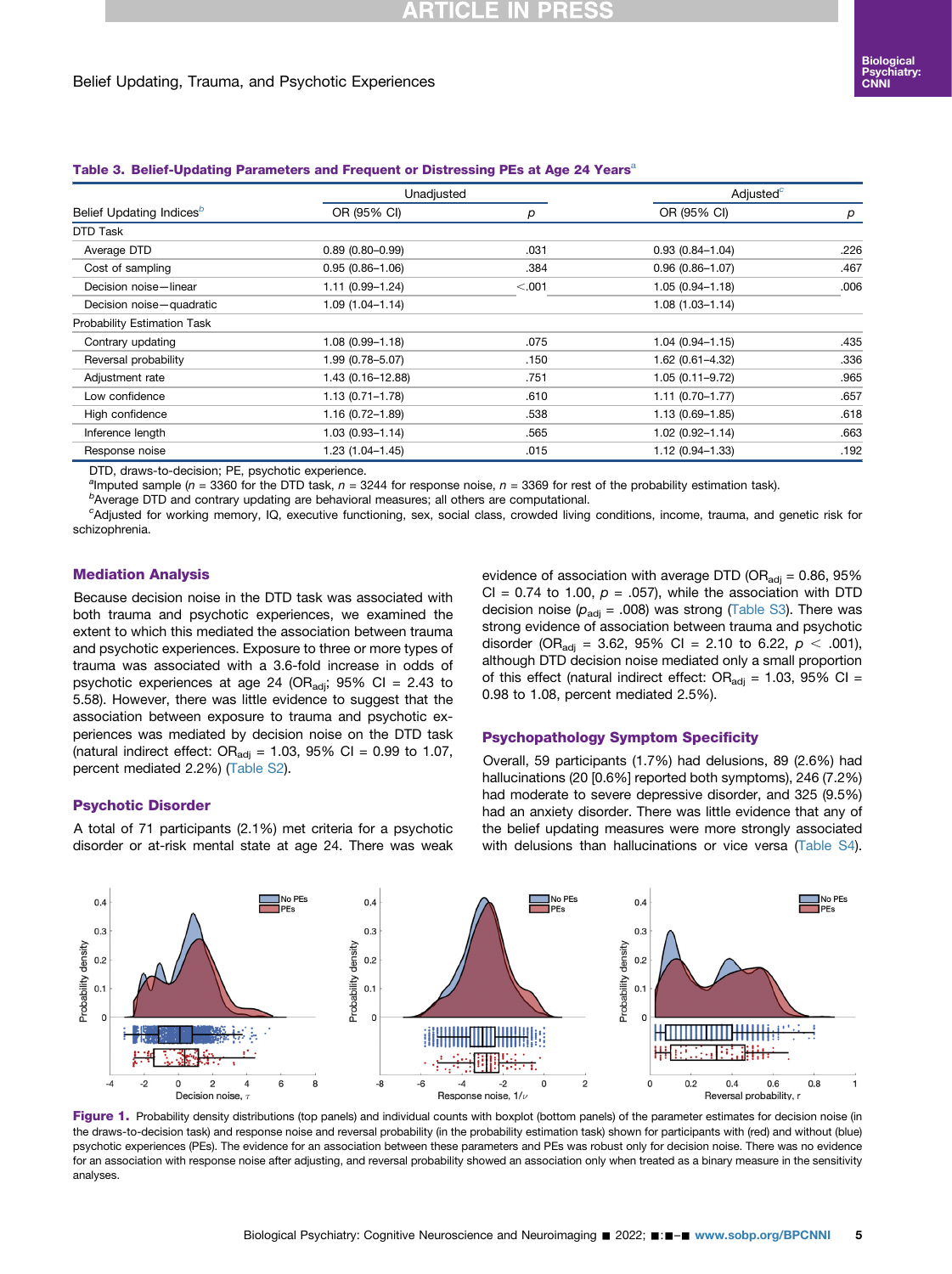#### Belief Updating, Trauma, and Psychotic Experiences

#### <span id="page-5-0"></span>T[a](#page-5-2)ble 4. Association Between Exposure to Trauma and Belief Updating Parameters<sup>a</sup>

|                                         |            | Unadjusted                     |         | Adjusted <sup>c</sup>       |         |  |  |
|-----------------------------------------|------------|--------------------------------|---------|-----------------------------|---------|--|--|
| Belief Updating Parameters <sup>b</sup> | Effect     | Effect Size (95% CI)           | p Value | Effect Size (95% CI)        | p Value |  |  |
| DTD Task                                |            |                                |         |                             |         |  |  |
| <b>DTD</b>                              | ß          | $-0.08$ ( $-0.13$ to $-0.02$ ) | .003    | $-0.07$ (-0.12 to $-0.02$ ) | .007    |  |  |
| High cost of sampling                   | <b>OR</b>  | 1.05 (0.94 to 1.16)            | .386    | 1.05 (0.95 to 1.17)         | .333    |  |  |
| High decision noise                     | 0R         | 1.19 (1.07 to 1.32)            | .001    | 1.16 (1.04 to 1.29)         | .007    |  |  |
| Probability Estimation Task             |            |                                |         |                             |         |  |  |
| Contrary updating                       | ß          | $0.02$ (-0.00 to 0.04)         | .068    | $0.01$ (-0.01 to 0.03)      | .320    |  |  |
| High reversal probability               | <b>OR</b>  | 1.03 (0.92 to 1.15)            | .584    | 1.01 (0.90 to 1.13)         | .895    |  |  |
| Adjustment rate                         | ß          | $0.0$ (-0.00 to 0.01)          | .102    | $0.00$ (-0.00 to 0.01)      | .170    |  |  |
| Low confidence                          | <b>RRR</b> | 1.05 (0.97 to 1.15)            | .213    | 1.04 (0.96 to 1.14)         | .318    |  |  |
| High confidence                         | <b>RRR</b> | 1.06 (0.97 to 1.16)            | .180    | 1.06 (0.97 to 1.16)         | .230    |  |  |
| Inference length                        | <b>OR</b>  | 0.98 (0.92 to 1.04)            | .511    | 0.98 (0.92 to 1.04)         | .513    |  |  |
| Response noise                          | ß          | 0.07 (0.03 to 0.10)            | < 0.001 | 0.05 (0.02 to 0.08)         | .005    |  |  |

<span id="page-5-2"></span>DTD, draws-to-decision; OR, odds ratio; RRR, relative risk ratio.

<sup>a</sup>lmputed sample (n = 3429 for the DTD task, n = 3311 for response noise, n = 3438 for rest of the probability estimation task).

<span id="page-5-3"></span> $<sup>b</sup>$ Average DTD and contrary updating are behavioral measures; all others are computational.</sup>

<span id="page-5-4"></span>c Adjusted for sex, income, crowding, social class, maternal education, and genetic risk for schizophrenia.

There was weak evidence that individuals with an anxiety disorder had a higher average DTD than those with psychotic experiences but no evidence that other parameters were associated with depression or anxiety or to support specific associations of belief updating with psychotic experiences ([Table S5](#page-9-0)).

#### Sensitivity Analysis

Results using different cutoffs (85th and 95th percentiles) for binary measures of cost of sampling, decision noise, and reversal probability as outcomes showed a slightly different pattern of results. Results using collapsed binary measures for these variables as exposures showed weaker evidence of associations between DTD decision noise and psychotic experiences but stronger evidence for reversal probability and psychotic outcomes (strongest evidence at 85th percentile: OR<sub>adi</sub> for psychotic experiences = 1.74, 95% CI = 1.12 to 2.69,  $p = .013$ ; OR<sub>adi</sub> for psychotic disorder = 2.30, 95% CI = 1.32 to 4.04,  $p = .004$ ) [\(Figure 1](#page-4-1); [Tables S6](#page-9-0) and [S7\)](#page-9-0). Results were substantively unchanged using an ordinal measure of number of psychotic experiences as the outcome ([Table S8](#page-9-0)).

<span id="page-5-1"></span>

#### Complete-Case Analysis

Overall, estimates for the DTD task using complete-case data were similar to those using imputed data, whereas estimates for the probability estimation task parameters differed more substantially. All estimates were less precise, and evidence of association between parameters and psychotic experiences was weaker [\(Table S9\)](#page-9-0).

#### Parameter Recovery Analysis

We simulated data using typical ranges of parameter values and tested whether model inversion could accurately recover the parameters of the winning model. Both parameters associated with psychotic experiences or trauma—reversal probability and response noise—were estimated very reliably (both  $\rho$  > .9) (detailed in [Supplemental Results](#page-9-0)).

#### **DISCUSSION**

In this study, we used computational modeling to characterize the mechanisms underlying belief updating in a large population-based sample and examined their association with trauma and psychotic experiences. Psychotic experiences were associated with decision noise—a computational model

> Figure 2. Probability density distribution (left panels) and individual counts with boxplot (right panels) of the parameter estimates for decision noise (in the draws-to-decision task) and response noise (in the probability estimation task) shown for each level of trauma coded in terms of the number of different trauma types experienced (from none to three or more). There was robust evidence for an association of both parameters with trauma.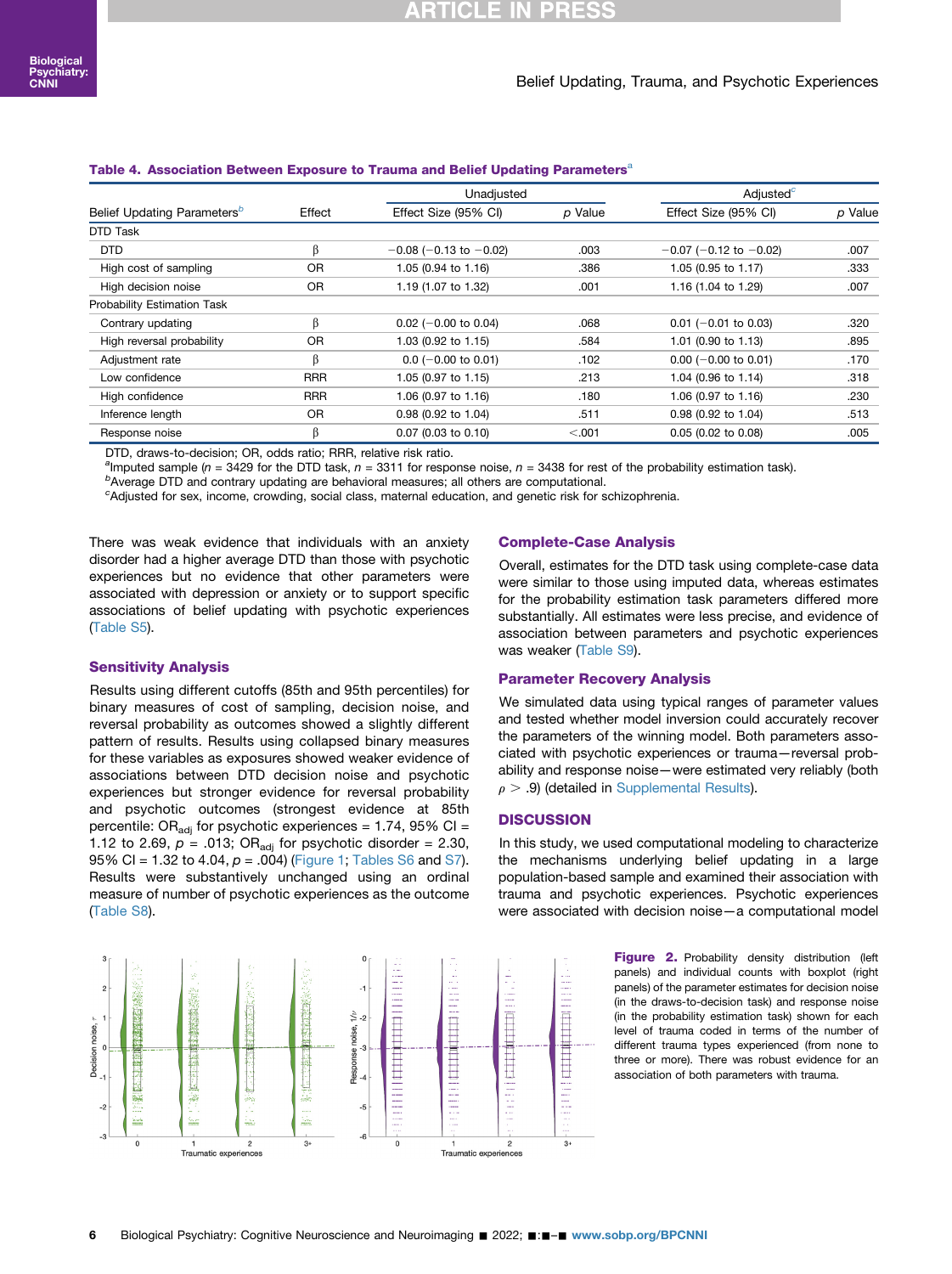## **RTICLE IN PRESS**

#### Belief Updating, Trauma, and Psychotic Experiences

parameter—in the DTD task. In the sensitivity analyses, we found weak evidence of an association with a higher reversal probability—another computational model parameter—in the probability estimation task. However, there was no convincing evidence that the typically used behavioral measures were associated with psychotic outcomes, suggesting that if anything, computational modeling can more reliably detect abnormal cognitive processes. IQ and sociodemographic characteristics showed strong evidence of association with belief updating measures, and most estimates were substantially attenuated after adjusting for these factors. This finding supports the notion that our behavioral and computational measures pick up on general, noninferential factors rather than specific belief updating mechanisms [\(42\)](#page-9-4). Trauma exposure was associated with psychotic experiences and increased noise parameters in both belief updating tasks, but almost none of trauma's effect on psychotic experiences was mediated by the latter. Together, these findings challenge the hypothesis that atypical belief updating mechanisms, as indexed by the computational models we used and, even more so, by typically used behavioral measures, underlie the development of psychotic phenomena. The results also indicate that belief updating (as indexed by the computational models and behavioral measures we used) is unlikely to be a mediating process by which trauma leads to psychosis.

#### Abnormal Belief Updating and Psychotic **Experiences**

Evidence of association between decision noise in the DTD task and psychotic experiences was strong. However, while increased noise parameters in this and other tasks have also been found to be associated with schizophrenia ([23](#page-8-18)) [although not always [\(25](#page-8-16))], it is unclear how informative this computational index is with respect to specific mechanisms. In particular, this finding could mean that cognitive processes are more stochastic in those with (or at risk of) psychosis but, alternatively, might reflect underlying mechanisms that were not modeled.

Subjective reversal probability—i.e., expectation of change—was associated with frequent or distressing psychotic experiences and with clinical disorder in this population sample but only in sensitivity analyses when examining the effects of the highest scorers on this measure. Hence, the strength of evidence for an association between this parameter and psychotic outcomes in our study has to be regarded as weak, particularly in the context of the number of analyses undertaken. The lack of a relationship between the continuous measure of reversal probability and psychotic outcomes and the bimodality of its distribution [\(Figure 1](#page-4-1) and [Figure S3\)](#page-9-0) may indicate that the higher mode alone is associated with psychosis risk. Genetic risk for schizophrenia was also associated with a higher reversal probability—and also greater uncertainty about this prior belief—but did not explain the association between reversal probability and psychotic experiences.

If taken at face value, an increased expectation of change probably describes more unstable beliefs rather than a specific expectation that contingencies are more likely to change, although we cannot discriminate between these possibilities here. This relationship of increased expectation of change with

psychotic experiences is consistent with findings of increased belief instability in people with schizophrenia [\(20\)](#page-8-14), including unmedicated subjects [\(43](#page-9-5)), and in nonclinically ascertained individuals with delusional ideation ([24](#page-8-15)). However, it is not consistent with the increased adjustment rate that a uniform overweighting evidence hypothesis would predict [\(22\)](#page-8-17), because in this case, confirmatory and disconfirmatory evidence would be overweighted by the same amount. In situational judgments [e.g., ranking the plausibility of different accounts for a social scenario  $(18)$  $(18)$  $(18)$ ] rather than probabilistic ones (e.g., predicting the outcome of an event under conditions of uncertainty), people with delusions are less likely to revise beliefs in light of contradictory information (bias against disconfirmatory evidence) [\(19,](#page-8-13)[44](#page-9-6)). At present, the existing evidence cannot reconcile these seemingly contradictory findings.

Overall, however, probably the most striking aspect of our findings is the fact that the evidence for an association between any specific belief updating mechanism and psychotic experiences was, at best, weak. Considering the large sample size of our study, our finding might therefore suggest that previous claims regarding the importance of atypical belief updating mechanisms (as measured by the two tasks we used) for the emergence of psychotic experiences have to be treated with caution. However, it is, of course, possible that psychotic experiences and atypical belief updating show strong associations only in a specific clinical subgroup of patients or a specific illness stage, a question that we cannot address with our data.

Some studies have suggested that an atypical number of draws in the DTD task is specifically associated with delusions [\(13,](#page-8-8)[45\)](#page-9-7) and that altered inference processes may relate differently to hallucinations and delusions in other tasks [\(46,](#page-9-8)[47\)](#page-9-9). In our study, we found little evidence to support any difference between hallucinations and delusions. Similarly, while abnormal belief updating mechanisms have been associated with mood disorders in one study ([20\)](#page-8-14), we found no associations with depression or anxiety, except perhaps for a tendency for individuals with anxiety disorder to request more beads in the DTD task. However, there was little evidence to support the presence of disorder-specific belief updating mechanisms in our study. One difference between previous studies using the DTD task and our study is noteworthy: previous studies typically used only one sequence of beads for all participants. We presented five sequences per participant, and these were randomly sampled from 16 possible sequences. This approach increases the generalizability of the data (see the [Supplement](#page-9-0) for more details).

#### Trauma, Psychotic Experiences, and Abnormal Belief Updating

The dose-response association between trauma exposure and greater decision and response noise in the DTD and probability estimation tasks suggests that trauma results in greater cognitive stochasticity as opposed to more specific changes in belief updating (although we cannot rule out additional changes in specific cognitive strategies not modeled in our tasks). However, while DTD task decision noise was associated with both childhood trauma and psychotic experiences, it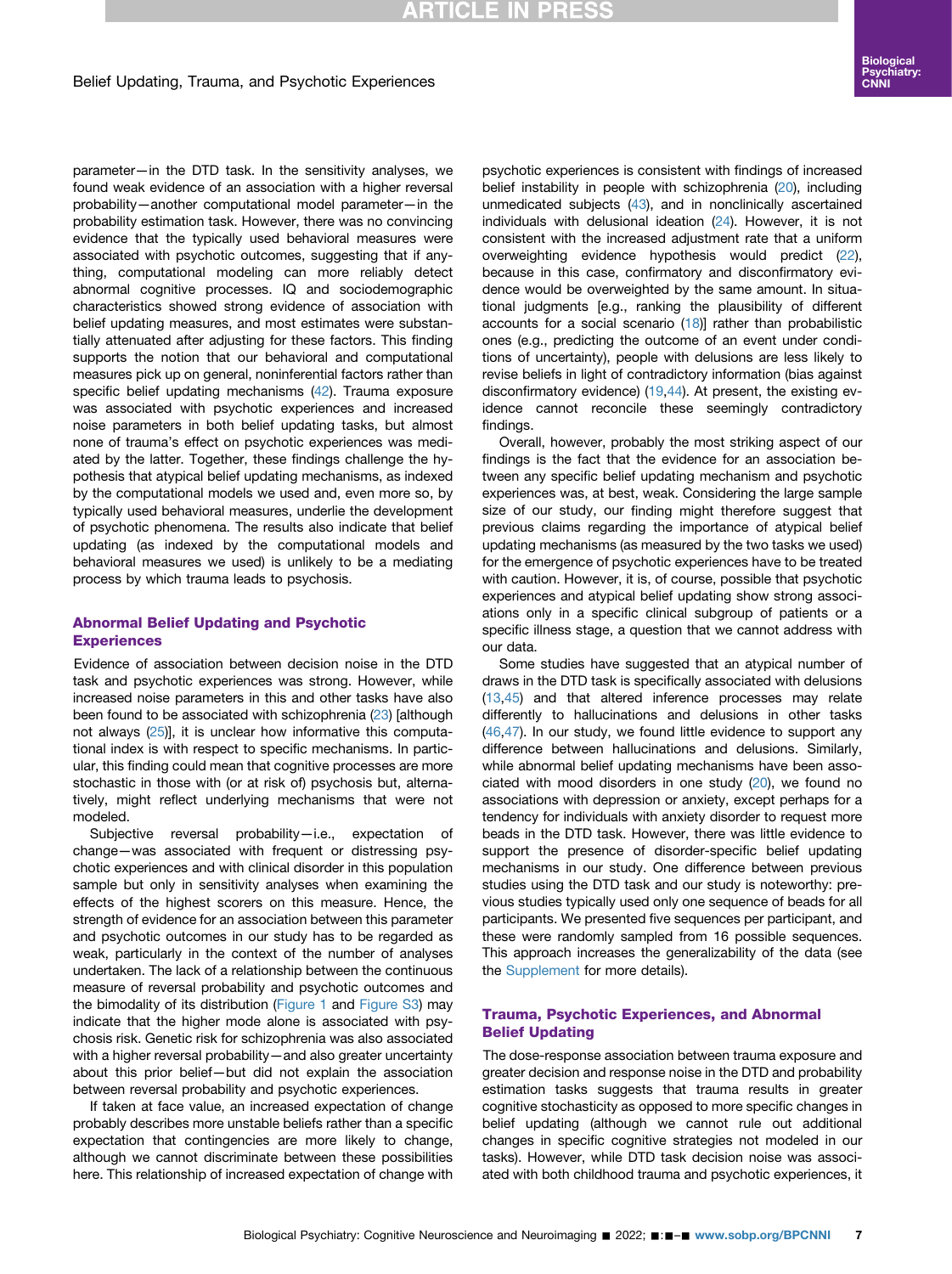#### Belief Updating, Trauma, and Psychotic Experiences

did not mediate the trauma–psychotic experiences association. Our data are cross-sectional, but nevertheless they suggest that even if decision stochasticity occurred prior to the onset of psychotic experiences, only a very small proportion of the association between trauma and psychotic experiences would be explained by this measure. This finding challenges the idea that trauma-induced changes in belief updating are an important mechanism contributing to psychosis in contrast to the evidence around psychological mechanisms ([48\)](#page-9-10), although other belief updating processes not modeled here might be important.

#### Strengths and Limitations

Strengths of our study include the use of comprehensive measures of trauma and semistructured interviews for psychotic outcomes to minimize measurement error and inclusion of a broad range of prospectively assessed confounders. A further strength is our use of computational modeling to investigate mechanisms underlying belief updating, with results showing stronger effects for computational parameters than behavioral ones and with effect estimates generally being less affected by confounding than for behavioral measures.

However, our results need to be interpreted in the context of several limitations. First, it remains possible that residual confounding exists, as is the case for all observational study designs, particularly genetic confounding. Second, the crosssectional nature of the belief updating and psychotic experience data precludes us from making inferences about whether abnormal belief updating has a causal effect on psychotic experiences, although we can be confident that little of the association between trauma exposure and subsequent psychotic experiences is mediated through DTD task decision noise. Third, as with most cohort studies, there was substantial attrition over time. We used multiple imputation using a range of auxiliary variables to make the missing-at-random assumption more plausible, but it is nevertheless possible that selection bias remained. Fourth, our findings for decision noise and particularly for reversal probability need to be interpreted in the context of the number of analyses undertaken, and replication in other samples is required. For instance, the DTD task involved testing for one noncomputational and two computational parameters, and the probability estimation task involved one noncomputational and five computational parameters. Fifth, the sparse data generated by the DTD task provided limited potential for computational modeling, and it is possible that these analyses missed other belief updating strategies. Finally, while we were able to identify individuals meeting criteria for a psychotic disorder, approximately 50% had not sought help for their symptoms, and thus, cases in our sample are likely to be less severe than those recruited through clinical services; hence, our findings might not be fully comparable to previous studies.

#### Implications and Conclusions

Our work shows that it is possible to collect data amenable to computational modeling at scale. The findings provide some evidence that computational parameters may relate more directly to underlying mechanisms compared with behavioral measures. In the context of previous claims and given the large

sample size of our study, however, the most striking finding is the weakness of the evidence linking computational and behavioral indices of specific belief updating mechanisms to psychotic experiences and psychotic disorder. The most robust finding for an association with psychotic experiences was found for decision noise, a potentially unspecific index for the stochasticity of cognitive processes or, alternatively, for unmodeled factors ([20](#page-8-14)[,22\)](#page-8-17). Decision noise also related to past exposure to trauma but did not mediate the relationship between trauma and psychotic experiences. Further longitudinal studies are required to understand how trauma leads to psychosis and to examine whether atypical belief updating processes play a role in the etiology of psychosis.

#### ACKNOWLEDGMENTS AND DISCLOSURES

The UK Medical Research Council (MRC), Wellcome (Grant No. 217065/Z/ 19/Z), and the University of Bristol provide core support for ALSPAC. This research was specifically funded by MRC Grant No. MR/M006727/1. JC is supported by the Noble Foundation; RAA is an MRC Skills Development Fellow (Grant No. MR/S007806/1 [to SZ]) and has been supported by the National Institute for Health Research (NIHR) University College London Hospital Biomedical Research Centre (BRC); and SZ and JH are supported by the NIHR Bristol BRC at University Hospitals Bristol, Weston NHS Foundation Trust, and the University of Bristol. PCF is funded by a Wellcome Trust Investigator Award (Grant No. 49 206368/Z/17/Z) and by the Bernard Wolfe Health Neuroscience Fund.

We thank all of the families who took part in this study, the midwives for their help in recruiting them, and the whole ALSPAC team, which includes interviewers, computer and laboratory technicians, clerical workers, research scientists, volunteers, managers, receptionists, and nurses.

PCF is on the scientific advisory board of Hooke (United Kingdom) and provides consultancy for the video game design studio Ninja Theory Ltd (United Kingdom). PH receives a yearly honorarium from the CHDI Foundation (USA) as a member of the Enroll-HD Scientific Review Committee. AT has received honoraria for independent lectures and advisory board attendance from Otsuka Pharmaceutical Co Ltd (Japan) and for independent lectures from Servier Pty Ltd (Australia). All other authors report no biomedical financial interests or potential conflicts of interest.

#### ARTICLE INFORMATION

From the Centre for Academic Mental Health (JC, JH, SZ), Population Health Sciences, Bristol Medical School, University of Bristol, Bristol; Cardiff University Brain Research Imaging Centre (CT, DEJL), School of Psychology, Cardiff University; Medical Research Council Centre for Neuropsychiatric Genetics and Genomics (PH, SZ), Division of Psychological Medicine and Clinical Neurosciences, School of Medicine, Cardiff University, Cardiff; Department of Psychiatry (PCF, PBJ), University of Cambridge; Institute of Metabolic Science (PCF), University of Cambridge, Cambridge Biomedical Campus; and Cambridgeshire and Peterborough NHS Foundation Trust (PCF), Cambridge; University College London Institute of Mental Health (ASD, GL), Division of Psychiatry; Wellcome Centre for Human Neuroimaging (MM), Institute of Neurology; Centre for Medical Image Computing and AI (RAA), University College London; Max Planck-UCL Centre for Computational Psychiatry and Ageing Research (RAA), London; School of Psychology (THBF), University of East Anglia, Norwich; and Warwick Medical School (AT), University of Warwick, Warwick, United Kingdom; Department of Psychiatry (MC), Royal College of Surgeons in Ireland, Dublin, Ireland; School for Mental Health and Neuroscience (DEJL), Department of Psychiatry and Neuropsychology, Maastricht University, Maastricht, The Netherlands; and Orygen (AT), The Centre for Youth Mental Health, University of Melbourne, Melbourne, Victoria, Australia.

JC and CT contributed equally to this work as joint first authors.

Address correspondence to Christoph Teufel, Ph.D., M.Phil., at [teufelc@](mailto:teufelc@cardiff.ac.uk) [cardiff.ac.uk](mailto:teufelc@cardiff.ac.uk).

Received Jun 18, 2021; revised Dec 7, 2021; accepted Dec 9, 2021.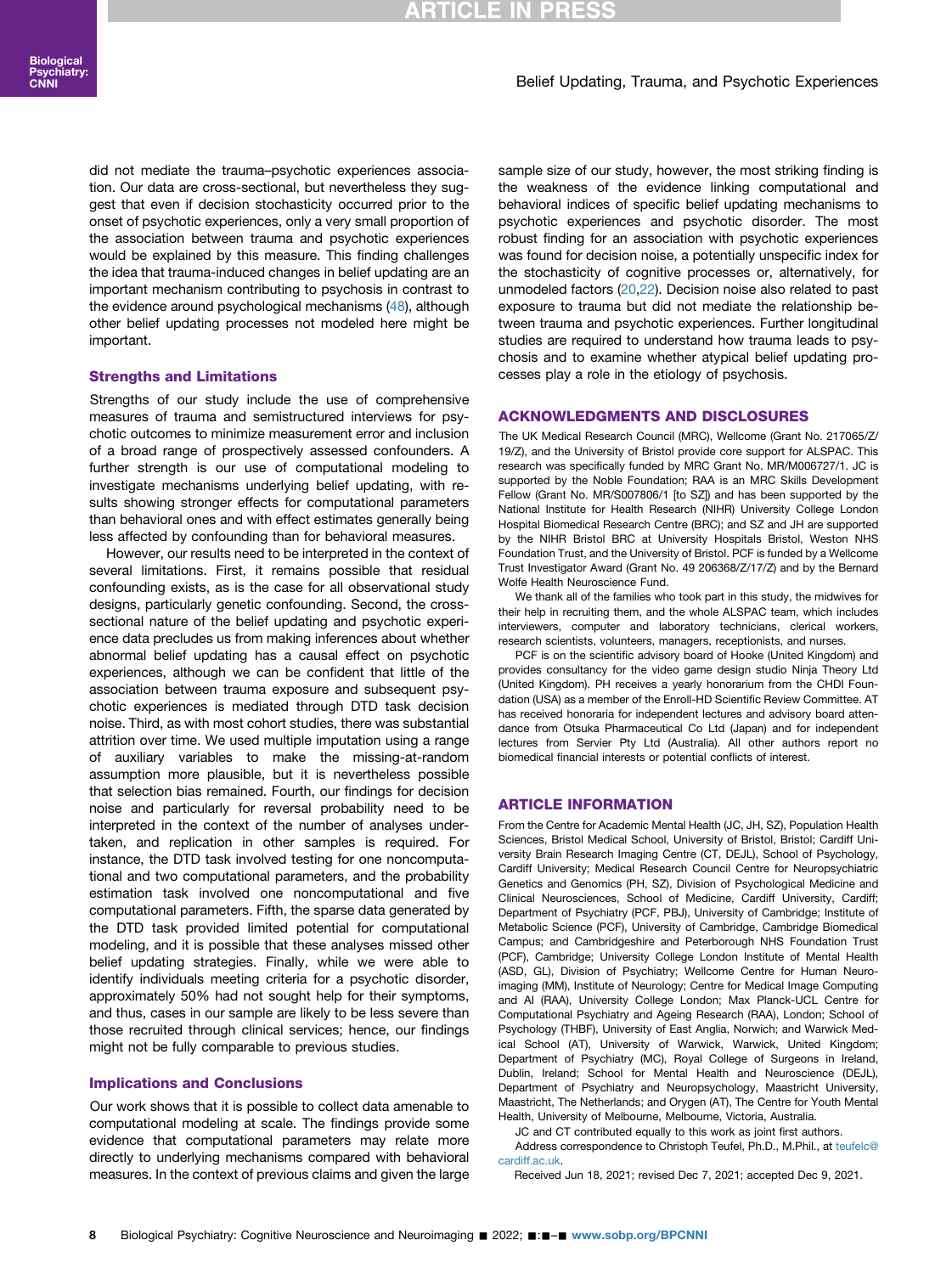## **ARTICLE IN PRESS**

Supplementary material cited in this article is available online at [https://](https://doi.org/10.1016/j.bpsc.2021.12.007) [doi.org/10.1016/j.bpsc.2021.12.007](https://doi.org/10.1016/j.bpsc.2021.12.007).

#### REFERENCES

- <span id="page-8-0"></span>1. [Linscott RJ, van Os J \(2013\): An updated and conservative systematic](http://refhub.elsevier.com/S2451-9022(21)00350-5/sref1) [review and meta-analysis of epidemiological evidence on psychotic](http://refhub.elsevier.com/S2451-9022(21)00350-5/sref1) [experiences in children and adults: On the pathway from proneness to](http://refhub.elsevier.com/S2451-9022(21)00350-5/sref1) [persistence to dimensional expression across mental disorders. Psy](http://refhub.elsevier.com/S2451-9022(21)00350-5/sref1)[chol Med 43:1133](http://refhub.elsevier.com/S2451-9022(21)00350-5/sref1)–1149.
- <span id="page-8-1"></span>2. [Zammit S, Kounali D, Cannon M, David AS, Gunnell D, Heron J,](http://refhub.elsevier.com/S2451-9022(21)00350-5/sref2) et al. [\(2013\): Psychotic experiences](http://refhub.elsevier.com/S2451-9022(21)00350-5/sref2) and psychotic disorders at [age 18 in relation to psychotic experiences at age 12 in a longi](http://refhub.elsevier.com/S2451-9022(21)00350-5/sref2)[tudinal population-based cohort study. Am J Psychiatry 170:742](http://refhub.elsevier.com/S2451-9022(21)00350-5/sref2)– [750](http://refhub.elsevier.com/S2451-9022(21)00350-5/sref2).
- <span id="page-8-2"></span>3. [van Os J, Linscott RJ, Myin-Germeys I, Delespaul P, Krabbendam L](http://refhub.elsevier.com/S2451-9022(21)00350-5/sref3) [\(2009\): A systematic review and meta-analysis of the psychosis con](http://refhub.elsevier.com/S2451-9022(21)00350-5/sref3)[tinuum: Evidence for a psychosis proneness](http://refhub.elsevier.com/S2451-9022(21)00350-5/sref3)–persistence–impairment [model of psychotic disorder. Psychol Med 39:179](http://refhub.elsevier.com/S2451-9022(21)00350-5/sref3)–195.
- <span id="page-8-3"></span>4. [Arseneault L, Cannon M, Fisher HL, Polanczyk G, Mof](http://refhub.elsevier.com/S2451-9022(21)00350-5/sref4)fitt TE, Caspi A [\(2011\): Childhood trauma and children](http://refhub.elsevier.com/S2451-9022(21)00350-5/sref4)'s emerging psychotic symp[toms: A genetically sensitive longitudinal cohort study. Am J Psychi](http://refhub.elsevier.com/S2451-9022(21)00350-5/sref4)[atry 168:65](http://refhub.elsevier.com/S2451-9022(21)00350-5/sref4)–72.
- <span id="page-8-26"></span>5. [Croft J, Heron J, Teufel C, Cannon M, Wolke D, Thompson A,](http://refhub.elsevier.com/S2451-9022(21)00350-5/sref5) et al. [\(2019\): Association of trauma type, age of exposure, and frequency in](http://refhub.elsevier.com/S2451-9022(21)00350-5/sref5) [childhood and adolescence with psychotic experiences in early](http://refhub.elsevier.com/S2451-9022(21)00350-5/sref5) [adulthood \[published correction appears in JAMA Psychiatry 2019; 76:](http://refhub.elsevier.com/S2451-9022(21)00350-5/sref5) [102\] \[published correction appears in JAMA Psychiatry 2020; 77:218\].](http://refhub.elsevier.com/S2451-9022(21)00350-5/sref5) [JAMA Psychiatry 76:79](http://refhub.elsevier.com/S2451-9022(21)00350-5/sref5)–186.
- <span id="page-8-4"></span>6. [Gibson LE, Alloy LB, Ellman LM \(2016\): Trauma and the psychosis](http://refhub.elsevier.com/S2451-9022(21)00350-5/sref6) [spectrum: A review of symptom speci](http://refhub.elsevier.com/S2451-9022(21)00350-5/sref6)ficity and explanatory mecha[nisms. Clin Psychol Rev 49:92](http://refhub.elsevier.com/S2451-9022(21)00350-5/sref6)–105.
- 7. [Varese F, Smeets F, Drukker M, Lieverse R, Lataster T, Viechtbauer W,](http://refhub.elsevier.com/S2451-9022(21)00350-5/sref7) et al. [\(2012\): Childhood adversities increase the risk of psychosis: A](http://refhub.elsevier.com/S2451-9022(21)00350-5/sref7) [meta-analysis of patient-control, prospective- and cross-sectional](http://refhub.elsevier.com/S2451-9022(21)00350-5/sref7) [cohort studies. Schizophr Bull 38:661](http://refhub.elsevier.com/S2451-9022(21)00350-5/sref7)–671.
- <span id="page-8-5"></span>8. [Gaw](http://refhub.elsevier.com/S2451-9022(21)00350-5/sref8)eda Ł[, Pionke R, Kre](http://refhub.elsevier.com/S2451-9022(21)00350-5/sref8)żoł[ek M, Frydecka D, Nelson B, Cechnicki A](http://refhub.elsevier.com/S2451-9022(21)00350-5/sref8)<br>2004 : The interniav between childhood trauma, cognitive biases [\(2020\): The interplay between childhood trauma, cognitive biases,](http://refhub.elsevier.com/S2451-9022(21)00350-5/sref8) [psychotic-like experiences and depression and their additive impact](http://refhub.elsevier.com/S2451-9022(21)00350-5/sref8) [on predicting lifetime suicidal behavior in young adults. Psychol Med](http://refhub.elsevier.com/S2451-9022(21)00350-5/sref8) [50:116](http://refhub.elsevier.com/S2451-9022(21)00350-5/sref8)–124.
- 9. [Hardy A, Emsley R, Freeman D, Bebbington P, Garety PA, Kuipers EE,](http://refhub.elsevier.com/S2451-9022(21)00350-5/sref9) et al. [\(2016\): Psychological mechanisms mediating effects between](http://refhub.elsevier.com/S2451-9022(21)00350-5/sref9) [trauma and psychotic symptoms: The role of affect regulation, intru](http://refhub.elsevier.com/S2451-9022(21)00350-5/sref9)[sive trauma memory, beliefs, and depression. Schizophr Bull 42\(suppl](http://refhub.elsevier.com/S2451-9022(21)00350-5/sref9) [1\):S34](http://refhub.elsevier.com/S2451-9022(21)00350-5/sref9)–S43.
- 10. [Williams J, Bucci S, Berry K, Varese F \(2018\): Psychological mediators](http://refhub.elsevier.com/S2451-9022(21)00350-5/sref10) [of the association between childhood adversities and psychosis: A](http://refhub.elsevier.com/S2451-9022(21)00350-5/sref10) [systematic review. Clin Psychol Rev 65:175](http://refhub.elsevier.com/S2451-9022(21)00350-5/sref10)–196.
- <span id="page-8-6"></span>11. [Garety PA, Kuipers E, Fowler D, Freeman D, Bebbington PE \(2001\):](http://refhub.elsevier.com/S2451-9022(21)00350-5/sref11) [A cognitive model of the positive symptoms of psychosis. Psychol](http://refhub.elsevier.com/S2451-9022(21)00350-5/sref11) [Med 31:189](http://refhub.elsevier.com/S2451-9022(21)00350-5/sref11)–195.
- <span id="page-8-7"></span>12. [Howes OD, Kapur S \(2009\): The dopamine hypothesis of schizo](http://refhub.elsevier.com/S2451-9022(21)00350-5/sref12)phrenia: Version III–the fi[nal common pathway. Schizophr Bull 35:549](http://refhub.elsevier.com/S2451-9022(21)00350-5/sref12)– [562.](http://refhub.elsevier.com/S2451-9022(21)00350-5/sref12)
- <span id="page-8-8"></span>13. [Dudley R, Taylor P, Wickham S, Hutton P \(2016\): Psychosis, delusions](http://refhub.elsevier.com/S2451-9022(21)00350-5/sref13) and the "jumping to conclusions" [reasoning bias: A systematic review](http://refhub.elsevier.com/S2451-9022(21)00350-5/sref13) [and meta-analysis. Schizophr Bull 42:652](http://refhub.elsevier.com/S2451-9022(21)00350-5/sref13)–665.
- <span id="page-8-9"></span>14. [Fear CF, Healy D \(1997\): Probabilistic reasoning in obsessive](http://refhub.elsevier.com/S2451-9022(21)00350-5/sref14)[compulsive and delusional disorders. Psychol Med 27:199](http://refhub.elsevier.com/S2451-9022(21)00350-5/sref14)–208.
- <span id="page-8-29"></span>15. [Ross RM, McKay R, Coltheart M, Langdon R \(2015\): Jumping to](http://refhub.elsevier.com/S2451-9022(21)00350-5/sref15) [conclusions about the beads task? A meta-analysis of delusional](http://refhub.elsevier.com/S2451-9022(21)00350-5/sref15) [ideation and data-gathering. Schizophr Bull 41:1183](http://refhub.elsevier.com/S2451-9022(21)00350-5/sref15)–1191.
- <span id="page-8-10"></span>16. [Garety PA, Hemsley DR, Wessely S \(1991\): Reasoning in deluded](http://refhub.elsevier.com/S2451-9022(21)00350-5/sref16) [schizophrenic and paranoid patients. Biases in performance on a](http://refhub.elsevier.com/S2451-9022(21)00350-5/sref16) [probabilistic inference task. J Nerv Ment Dis 179:194](http://refhub.elsevier.com/S2451-9022(21)00350-5/sref16)–201.
- <span id="page-8-11"></span>17. [Rodier M, Prévost M, Renoult L, Lionnet C, Kwann Y, Dionne-Dostie E,](http://refhub.elsevier.com/S2451-9022(21)00350-5/sref17) et al. [\(2011\): Healthy people with delusional ideation change their mind](http://refhub.elsevier.com/S2451-9022(21)00350-5/sref17) [with conviction. Psychiatry Res 189:433](http://refhub.elsevier.com/S2451-9022(21)00350-5/sref17)–439.
- <span id="page-8-12"></span>18. [Bronstein MV, Cannon TD \(2018\): Measuring bias against dis](http://refhub.elsevier.com/S2451-9022(21)00350-5/sref18)confi[rmatory evidence: An evaluation of BADE task scoring methods](http://refhub.elsevier.com/S2451-9022(21)00350-5/sref18) [and the case for a novel method. Psychiatry Res 261:535](http://refhub.elsevier.com/S2451-9022(21)00350-5/sref18)–540.
- <span id="page-8-13"></span>19. [Eisenacher S, Rausch F, Mier D, Fenske S, Veckenstedt R,](http://refhub.elsevier.com/S2451-9022(21)00350-5/sref19) Englisch S, et al. [\(2016\): Bias against discon](http://refhub.elsevier.com/S2451-9022(21)00350-5/sref19)firmatory evidence in the 'at-risk mental state' [and during psychosis. Psychiatry Res 238:242](http://refhub.elsevier.com/S2451-9022(21)00350-5/sref19)– [250.](http://refhub.elsevier.com/S2451-9022(21)00350-5/sref19)
- <span id="page-8-14"></span>20. [Adams RA, Napier G, Roiser JP, Mathys C, Gilleen J \(2018\): Attractor](http://refhub.elsevier.com/S2451-9022(21)00350-5/sref20)[like dynamics in belief updating in schizophrenia. J Neurosci 38:9471](http://refhub.elsevier.com/S2451-9022(21)00350-5/sref20)– [9485](http://refhub.elsevier.com/S2451-9022(21)00350-5/sref20).
- <span id="page-8-20"></span>21. [Baker SC, Konova AB, Daw ND, Horga G \(2019\): A distinct inferential](http://refhub.elsevier.com/S2451-9022(21)00350-5/sref21) [mechanism for delusions in schizophrenia. Brain 142:1797](http://refhub.elsevier.com/S2451-9022(21)00350-5/sref21)–1812.
- <span id="page-8-17"></span>22. [Jardri R, Duverne S, Litvinova AS, Denève S \(2017\): Experimental](http://refhub.elsevier.com/S2451-9022(21)00350-5/sref22) [evidence for circular inference in schizophrenia. Nat Commun](http://refhub.elsevier.com/S2451-9022(21)00350-5/sref22) [8:14218.](http://refhub.elsevier.com/S2451-9022(21)00350-5/sref22)
- <span id="page-8-18"></span>23. [Moutoussis M, Bentall RP, El-Deredy W, Dayan P \(2011\): Bayesian](http://refhub.elsevier.com/S2451-9022(21)00350-5/sref23) [modelling of Jumping-to-Conclusions bias in delusional patients.](http://refhub.elsevier.com/S2451-9022(21)00350-5/sref23) [Cogn Neuropsychiatry 16:422](http://refhub.elsevier.com/S2451-9022(21)00350-5/sref23)-447.
- <span id="page-8-15"></span>24. [Stuke H, Stuke H, Weilnhammer VA, Schmack K \(2017\): Psychotic](http://refhub.elsevier.com/S2451-9022(21)00350-5/sref24) [experiences and overhasty inferences are related to maladaptive](http://refhub.elsevier.com/S2451-9022(21)00350-5/sref24) [learning \[published correction appears in PLoS Comput Biol 2017; 13:](http://refhub.elsevier.com/S2451-9022(21)00350-5/sref24) [e1005393\]. PLoS Comput Biol 13:e1005328.](http://refhub.elsevier.com/S2451-9022(21)00350-5/sref24)
- <span id="page-8-16"></span>25. [Ermakova AO, Gileadi N, Knolle F, Justicia A, Anderson R,](http://refhub.elsevier.com/S2451-9022(21)00350-5/sref25) Fletcher PC, et al. [\(2019\): Cost evaluation during decision-making in](http://refhub.elsevier.com/S2451-9022(21)00350-5/sref25) [patients at early stages of psychosis. Comput Psychiatr 3:18](http://refhub.elsevier.com/S2451-9022(21)00350-5/sref25)–39.
- <span id="page-8-19"></span>26. [Tripoli G, Quattrone D, Ferraro L, Gayer-Anderson C, Rodriguez V,](http://refhub.elsevier.com/S2451-9022(21)00350-5/sref26) Cascia CL, et al. [\(2021\): Jumping to conclusions, general intelligence,](http://refhub.elsevier.com/S2451-9022(21)00350-5/sref26) and psychosis liability: fi[ndings from the multi-centre EU-GEI case](http://refhub.elsevier.com/S2451-9022(21)00350-5/sref26)[control study. Psychol Med 51:623](http://refhub.elsevier.com/S2451-9022(21)00350-5/sref26)–633.
- <span id="page-8-21"></span>27. [Broyd A, Balzan RP, Woodward TS, Allen P \(2017\): Dopamine,](http://refhub.elsevier.com/S2451-9022(21)00350-5/sref27) [cognitive biases and assessment of certainty: A neurocognitive model](http://refhub.elsevier.com/S2451-9022(21)00350-5/sref27) [of delusions. Clin Psychol Rev 54:96](http://refhub.elsevier.com/S2451-9022(21)00350-5/sref27)–106.
- <span id="page-8-22"></span>28. [Misiak B, Krefft M, Bielawski T, Moustafa AA, S](http://refhub.elsevier.com/S2451-9022(21)00350-5/sref28)ąsiadek MM, Frydecka D (2017): Toward a unifi[ed theory of childhood trauma and](http://refhub.elsevier.com/S2451-9022(21)00350-5/sref28) [psychosis: A comprehensive review of epidemiological, clinical, neu](http://refhub.elsevier.com/S2451-9022(21)00350-5/sref28)ropsychological and biological fi[ndings. Neurosci Biobehav Rev](http://refhub.elsevier.com/S2451-9022(21)00350-5/sref28) [75:393](http://refhub.elsevier.com/S2451-9022(21)00350-5/sref28)–406.
- <span id="page-8-23"></span>29. [Boyd A, Golding J, Macleod J, Lawlor DA, Fraser A, Henderson J,](http://refhub.elsevier.com/S2451-9022(21)00350-5/sref29) et al. (2013): Cohort Profile: The 'children of the 90s'—[The index offspring of](http://refhub.elsevier.com/S2451-9022(21)00350-5/sref29) [the Avon Longitudinal Study of Parents and Children. Int J Epidemiol](http://refhub.elsevier.com/S2451-9022(21)00350-5/sref29) [42:111](http://refhub.elsevier.com/S2451-9022(21)00350-5/sref29)–127.
- 30. [Fraser A, Macdonald-Wallis C, Tilling K, Boyd A, Golding J, Davey](http://refhub.elsevier.com/S2451-9022(21)00350-5/sref30) Smith G, et al. (2013): Cohort Profi[le: The Avon Longitudinal Study of](http://refhub.elsevier.com/S2451-9022(21)00350-5/sref30) [Parents and Children: ALSPAC mothers cohort. Int J Epidemiol 42:97](http://refhub.elsevier.com/S2451-9022(21)00350-5/sref30)–110.
- 31. [Northstone K, Lewcock M, Groom A, Boyd A, Macleod J, Timpson N,](http://refhub.elsevier.com/S2451-9022(21)00350-5/sref31) [Wells N \(2019\): The Avon Longitudinal Study of Parents and Children](http://refhub.elsevier.com/S2451-9022(21)00350-5/sref31) [\(ALSPAC\): An update on the enrolled sample of index children in 2019.](http://refhub.elsevier.com/S2451-9022(21)00350-5/sref31) [Wellcome Open Res 4:51.](http://refhub.elsevier.com/S2451-9022(21)00350-5/sref31)
- <span id="page-8-24"></span>32. [Sullivan SA, Kounali D, Cannon M, David AS, Fletcher PC, Holmans P,](http://refhub.elsevier.com/S2451-9022(21)00350-5/sref32) et al. [\(2020\): A population-based cohort study examining the incidence](http://refhub.elsevier.com/S2451-9022(21)00350-5/sref32) [and impact of psychotic experiences from childhood to adulthood,](http://refhub.elsevier.com/S2451-9022(21)00350-5/sref32) [and prediction of psychotic disorder. Am J Psychiatry 177:308](http://refhub.elsevier.com/S2451-9022(21)00350-5/sref32)–317.
- <span id="page-8-25"></span>33. [Brugha TS, Bebbington PE, Jenkins R, Meltzer H, Taub NA, Janas M,](http://refhub.elsevier.com/S2451-9022(21)00350-5/sref33) [Vernon J \(1999\): Cross validation of a general population survey](http://refhub.elsevier.com/S2451-9022(21)00350-5/sref33) [diagnostic interview: A comparison of CIS-R with SCAN ICD-10](http://refhub.elsevier.com/S2451-9022(21)00350-5/sref33) [diagnostic categories. Psychol Med 29:1029](http://refhub.elsevier.com/S2451-9022(21)00350-5/sref33)–1042.
- <span id="page-8-27"></span>34. [Brainard DH \(1997\): The psychophysics toolbox. Spat Vis 10:433](http://refhub.elsevier.com/S2451-9022(21)00350-5/sref34)–436.
- <span id="page-8-28"></span>35. [Harris PA, Taylor R, Minor BL, Elliott V, Fernandez M, O](http://refhub.elsevier.com/S2451-9022(21)00350-5/sref35)'Neal L, et al. [\(2019\): The REDCap consortium: Building an international community](http://refhub.elsevier.com/S2451-9022(21)00350-5/sref35) [of software platform partners. J Biomed Inform 95:103208.](http://refhub.elsevier.com/S2451-9022(21)00350-5/sref35)
- <span id="page-8-30"></span>36. [Peters E, Garety P \(2006\): Cognitive functioning in delusions: A lon](http://refhub.elsevier.com/S2451-9022(21)00350-5/sref36)[gitudinal analysis. Behav Res Ther 44:481](http://refhub.elsevier.com/S2451-9022(21)00350-5/sref36)–514.
- <span id="page-8-31"></span>37. [FitzGerald THB, Penny WD, Bonnici HM, Adams RA \(2020\): Retro](http://refhub.elsevier.com/S2451-9022(21)00350-5/sref37)[spective inference as a form of bounded rationality, and its bene](http://refhub.elsevier.com/S2451-9022(21)00350-5/sref37)ficial infl[uence on learning. Front Artif Intell 3:2.](http://refhub.elsevier.com/S2451-9022(21)00350-5/sref37)
- <span id="page-8-32"></span>38. [Jones HJ, Stergiakouli E, Tansey KE, Hubbard L, Heron J, Cannon M,](http://refhub.elsevier.com/S2451-9022(21)00350-5/sref38) et al. [\(2016\): Phenotypic manifestation of genetic risk for schizophrenia](http://refhub.elsevier.com/S2451-9022(21)00350-5/sref38) [during adolescence in the general population. JAMA Psychiatry](http://refhub.elsevier.com/S2451-9022(21)00350-5/sref38) [73:221](http://refhub.elsevier.com/S2451-9022(21)00350-5/sref38)–228.